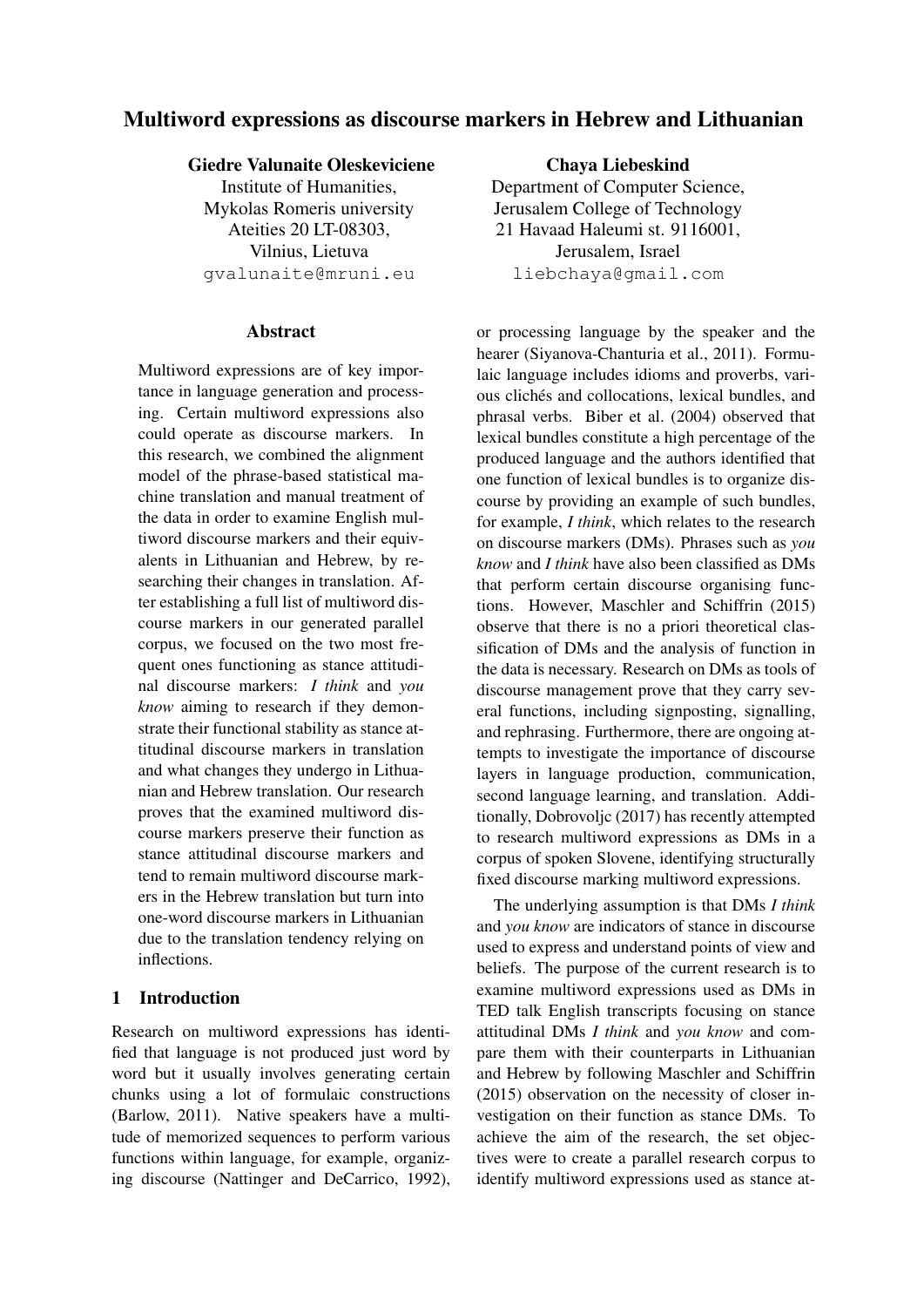titudinal DMs and to analyse their translations in Lithuanian and Hebrew to determine if they function as stance DMs and are also multiword expressions or one word translations, or if they acquire any other linguistic forms. An additional benefit of the study was extending the available resources and providing linguistic processing for several languages by creating a multilingual parallel corpus (including English, Lithuanian, and Hebrew); the created corpus is shared and interlinked via CLARIN open language resources. What is more, the current research could be extended to other languages. The future research envisions applying machine learning and using the model for discourse marker identification in other languages to research how stance signalling is treated.

# 2 Theoretical background

The literature overview briefly takes into account the research languages, studies related to multiword expressions and their use as DMs, the importance of DMs for discourse management, and certain insights into DM translation.

### 2.1 Cultural heritage and research languages

First, it is necessary to briefly discuss the cultural heritage of the languages of the research, which, in a way, guided the choice of languages for our study. According to Bieliauskienė (2012), Jewish and Lithuanian cultures coexisted on the same territory from the first half of the 14th century. The author stressed that from 19th century onwards, in the Republic of Lithuania, Vilnius was called Lithuania's Jerusalem, attracting knowledgeable people in the field of education and inspiring a flourishing high culture, for example, in theatre, art, and literature. In fact, both languages, Lithuanian and Hebrew, formed the cultural heritage of the region. In this study, we research the Lithuanian and Hebrew corpus in parallel with pivotal English.

Lithuanian is an old surviving Baltic language, retaining forms related to Sanskrit and Latin and preserving the most phonological and morphological aspects of the Proto-Indo-European language. Thus, it has gained importance in Indo-European language studies and has been researched by many scientists so far, including Ferdinand de Saussure, who considered Lithuanian "the Galapagos of linguistic evolution" (Joseph, 2009). Lithuanian is rich in declensions and cases inside the declensions and the oldest layer of the Lithuanian language vocabulary is related to the Indo-European language, which is dated to be approximately over 5000 years old.

Hebrew is a very old Semitic language and it is a successful example of a revived dead language. It survived in the medieval period as the language of religious scriptures, being revived, in the 19th century, into a spoken and literary language (Joslyn-Siemiatkoski, 2007). Hebrew is an important language for researchers specializing in Middle East civilizations and Christian theology studies.

### 2.2 Multiword expressions as DMs

The research areas of natural language processing (NLP), linguistics, and translation are closely related to discourse research, focusing on discourse relations between clauses or sentences. NLP research focuses more and in depth on multiple language-related areas, such as semantic phenomena, dialogue exchange structure, and discourse textual structure (Webber and Joshi, 2012). NLP recognizes that language is not just placing words in the right order but getting the meaning and deeper textual relations as well as organizing ideas into a logical textual flow. According to researchers (Barlow, 2011; Sinclair, 1991), language is not just generated word by word; it is also formulaic. Speakers possess multiple learnt formulaic sequences, which, according to Siyanova-Chanturia et al. (2011) are important in organizing discourse and help the language producer and recipient to manage language processing. However, formulaic language is not easy to manage and categorize for NLP research, as it may seem at first sight, since the sequences that could be considered formulaic vary in length, meaning, fixedness, etc., and the finalized definition of formulaic language has not fully crystallized. It could be considered as an umbrella term embracing idioms, proverbs, clichés, phrasal verbs, collocations, and lexical bundles (Wray, 2012). According to Wei and Li (2013), formulaic language covers approximately 60% of written texts in their researched corpus of English academic language. According to Biber et al. (1994, 1999), lexical bundles are groups of words that show a statistical tendency to co-occur and could be considered as extended collocations, for example, *I think*. Biber et al. (2004) identify that lexical bundles have functional purposes, such as organizing discourse, expressing stance, and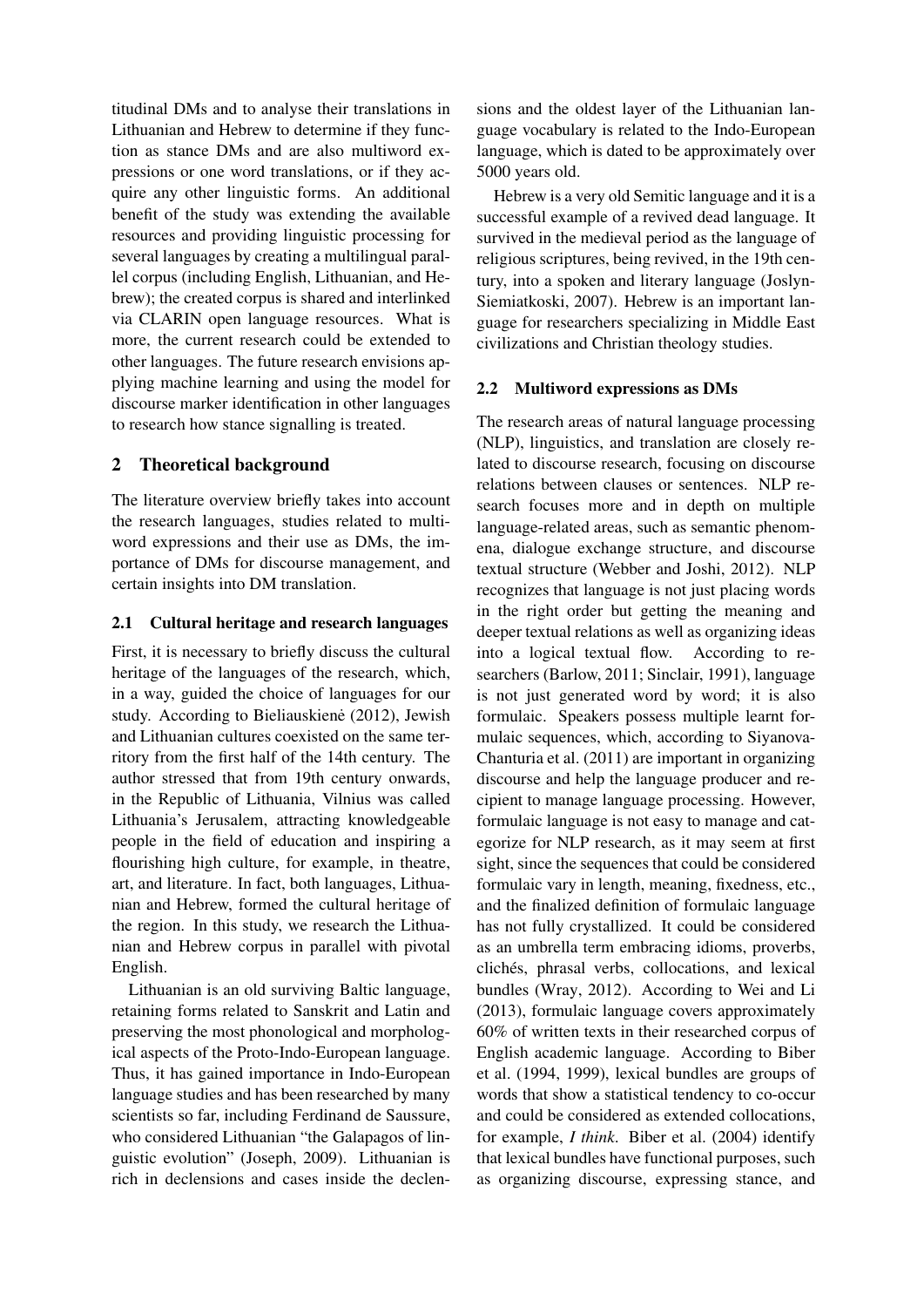referential meaning. Based on the evidence of the formulaic nature of language for communication, research has turned to investigating multiword expressions used as DMs (Dobrovoljc, 2017), identifying structurally fixed discourse marking multiword expressions.

Another important issue in NLP is discourse management, which is related to discourse relations, connecting ideas between sentences and bigger parts of the text. Discourse relations may remain implicit or be expressed explicitly through discourse markers, which help textual coherence and discourse management, and are used for making coherent speech appropriately segmented to enable textual understanding. DMs perform important functions, such as signposting, signalling, and rephrasing, by facilitating discourse organization. They are mainly drawn from syntactic classes of conjunctions, adverbials, and prepositional phrases (Fraser, 2009), as well as expressions such as *you know*, *you see*, and *I mean* (Schiffrin, 2001; Hasselgren, 2002; Maschler and Schiffrin, 2015). Hasselgren (2002) advocated that better DM signalled fluency contributes to interaction and even makes the speaker sound more 'native-like'. Recently, discourse relations and DM research has gained certain impetus with corpora annotation for exploring discourse structure in texts, for example, the Penn Discourse Tree Bank (PDTB) (Webber et al., 2016). Furthermore, there was a rise in annotated multilingual corpora for researching different means of expressing discourse relations and managing discourse (Stede et al., 2016; Zufferey and Degand, 2017; Oleskeviciene et al., 2018).

Language, especially spoken, is characterised by DM use; however, some of them (e.g., *you know*, *I think*, *well*) are sometimes referred to in a critical manner, as indicating a lack of fluency (O'Donnell and Todd, 2013). Still, DMs are abundantly used and, according to Crystal (1988), they enhance communication if used appropriately and should not be considered unnecessary or undesirable. As Biber (2006) observed, DMs, such as *you know*, or *well*, are very rare in written language. However, they are quite common in spoken discourse and should not be treated as just fancy words since they serve the function of organizing discourse by signalling, rephrasing, marking, or relating ideas. Svartvik (1980) observed that, if a foreign language learner makes a mistake (e.g., he goed), it can be easily identified and redeemed by the native speaker; however, if a learner misses words such as *you know*, or *well*, the native speaker cannot identify any error and the speech might sound impolite or even dogmatic. The same idea is also supported by Hasselgren (2002), who observed that DMs enhance interaction. Furthermore, it has also been researched using learner corpora to demonstrate the importance of discourse level knowledge, especially at more advanced levels of language learning (Granger, 2015; Cobb and Boulton, 2015).

### 2.3 Translation issues of DMs

DMs are used in both written texts and spoken discourse to connect ideas and guide the reader or the listener through expression by ensuring that the ideas are grasped correctly. DMs have been researched by applying various theoretical approaches, such as Rhetorical Structure Theory (Mann and Thompson, 1988), Segmented Discourse Representation Theory (Asher et al., 2003), and PDTB (Prasad et al., 2008), first focusing on the monolingual approach, which resulted in multilingual studies focusing on translation (Degand and Pander Maat, 2003; Pit, 2007; Dixon, 2009; Zufferey and Cartoni, 2012). As Zufferey and Cartoni (2012) observed, multilingual studies are more complicated as languages differ in the use of DMs and their expression. The authors also added that often DMs are poly-semic, which means that a single expression of a DM may perform in expressing various discourse relations. They provided an example of the English *since*, which could express temporal or causal discourse relations depending on the surrounding contexts.

Recently, much research has gained interest in using parallel translated corpora. For example, Dupont and Zufferey (2017) focused on the investigation of translation corpora to study if the effect of register, translation direction, or translator's expertise could influence the shifts of meaning and omissions of English and French markers of concession. Hoek et al. (2017) investigated a parallel corpus on English parliamentary debates translated into Dutch, German, French, and Spanish, searching what types of DMs might have a higher tendency to be more frequently omitted in translation. Baker (2018), in her extensive studies on translation, observed that DMs could be used to signal different relations and these relations could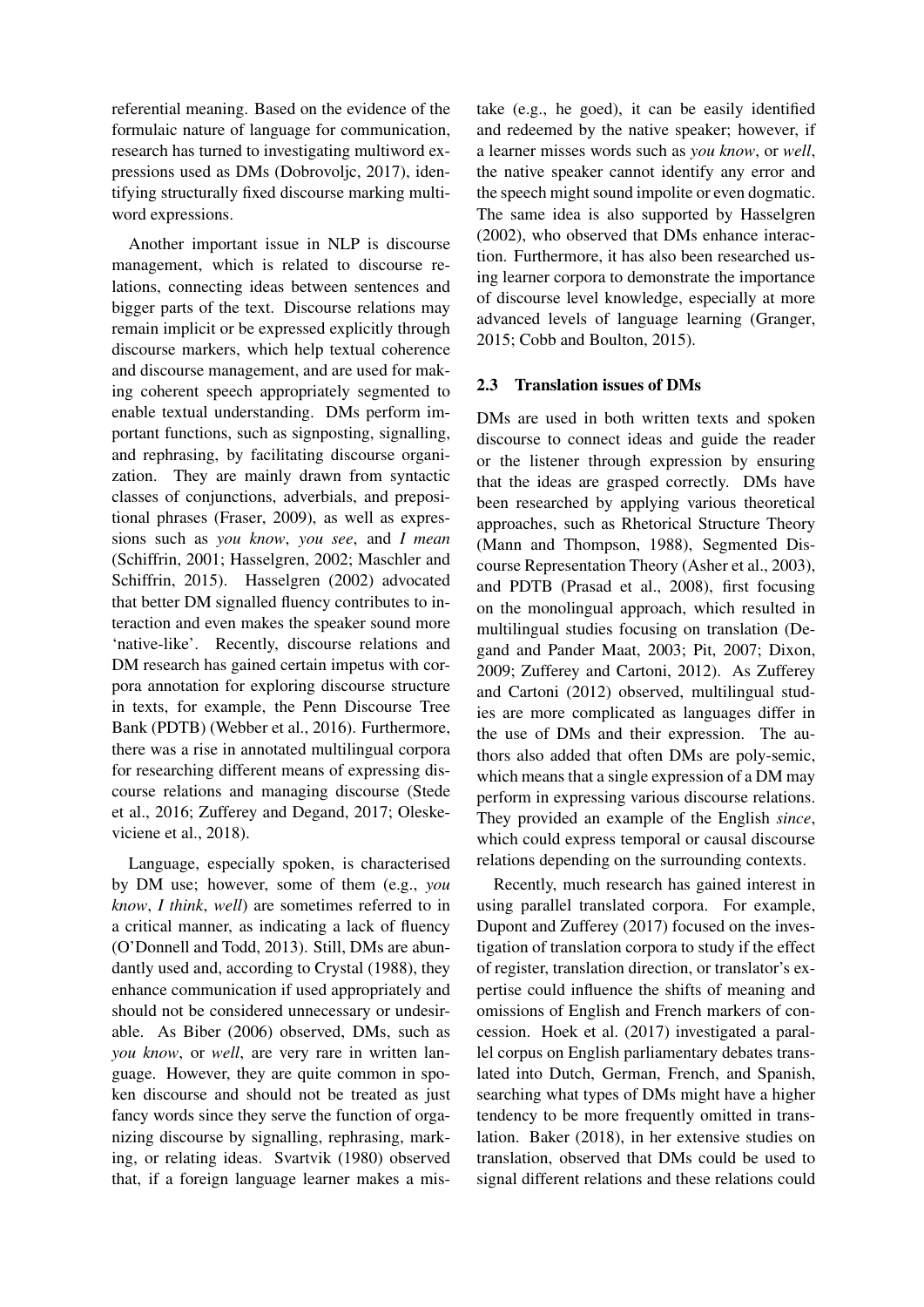be expressed by a variety of means. The author provided the example that, in English, the expression of causality could be realized through content verbs, such as *cause* or *lead*, or more simply, through a DM signalling the causality relation. Further, different languages demonstrate different tendencies – some languages prefer using simpler structures connected by a variety of DMs, while other languages favour complex structures, sparsely using explicit DMs. The author analysed the example of an evident difference between English and Arabic, identifying that, while English prefers signalling discourse relation through DMs, Arabic prefers grouping the information into bigger grammatical chunks and using fewer DMs. The finding is supported by Al-Saif and Markert (2010), who observed that, in Arabic, many discourse relations are expressed via prepositions with nominalizations. Therefore, translation poses a challenge in adapting various preferences of the source and target languages. Translators face various choices of inserting DMs to make the flow of the ideas smoother in the target text, however, they risk making the translation sound foreign or transposing the grammatical syntactic structure, ending up using different means of expressing DMs or simply omitting them. It appears that it is not always possible to use the word for word technique and natural changes in translation are sometimes inevitable. According to Baker (2018), grammatical changes in translation involve certain techniques, such as substitution, transposition, omission, and supplementation.

Substitution is the change of the grammatical category of the source unit in translation.

For example, active voice is more common in Lithuanian; therefore, English passive voice units could be changed into active units:

1. He was told the news.  $-$  jam pranešė naujienas

Similarly, in the following example, the verb in the source language is changed into a noun in Hebrew translation.

2. We should have broken ten minutes before. – היינו צריכים לצאת להפסקה לפני עשר דקות

Transposition represents a change of position in the order of elements of the source textual unit or changing the part of speech in translation, which implies the change in the order of the elements in the translated text.

In Lithuanian translation, we observe a change in the order of the elements in the sentence.

3. After he had left – Jam išėjus.

In the case of Hebrew translation, the change of the order of the elements could be observed in the following example.

מוזיקה קלאסית! – music Classical 4.

Omission occurs when some elements of the original text could be considered excessive or redundant in translation.

In the Lithuanian translation example, the whole phrase I thought is omitted.

5. I thought you said you were alright. – Bet tu sakei, kad viskas gerai.

In the following example in Hebrew, the translation of *are* is omitted.

6. We still are – אנחנו אנחנו

Supplementation involves changes when new elements, which are non-existent in the source text, appear in the translated text in order to ensure structural adequacy of the latter. Such modifications are usually considered structurally or contextually motivated.

For example, due to the elliptical nature of the English language, the Lithuanian translation should use supplementation to make the translation understandable.

7. Soap star – muilo operos žvaigžde (although ˙ the word opera is omitted in English due to ellipsis, it should be added in Lithuanian translation to make it contextually coherent).

The same technique should be applied in the Hebrew translation.

כוכב אופרת סבון – 8. Soap star

As shown above, translation is not a mere process of transposing words from one language into another but requires certain motivated changes. Thus, translation involves grammatical transformations, as a result of the process of looking for approximate correspondences in the translated texts.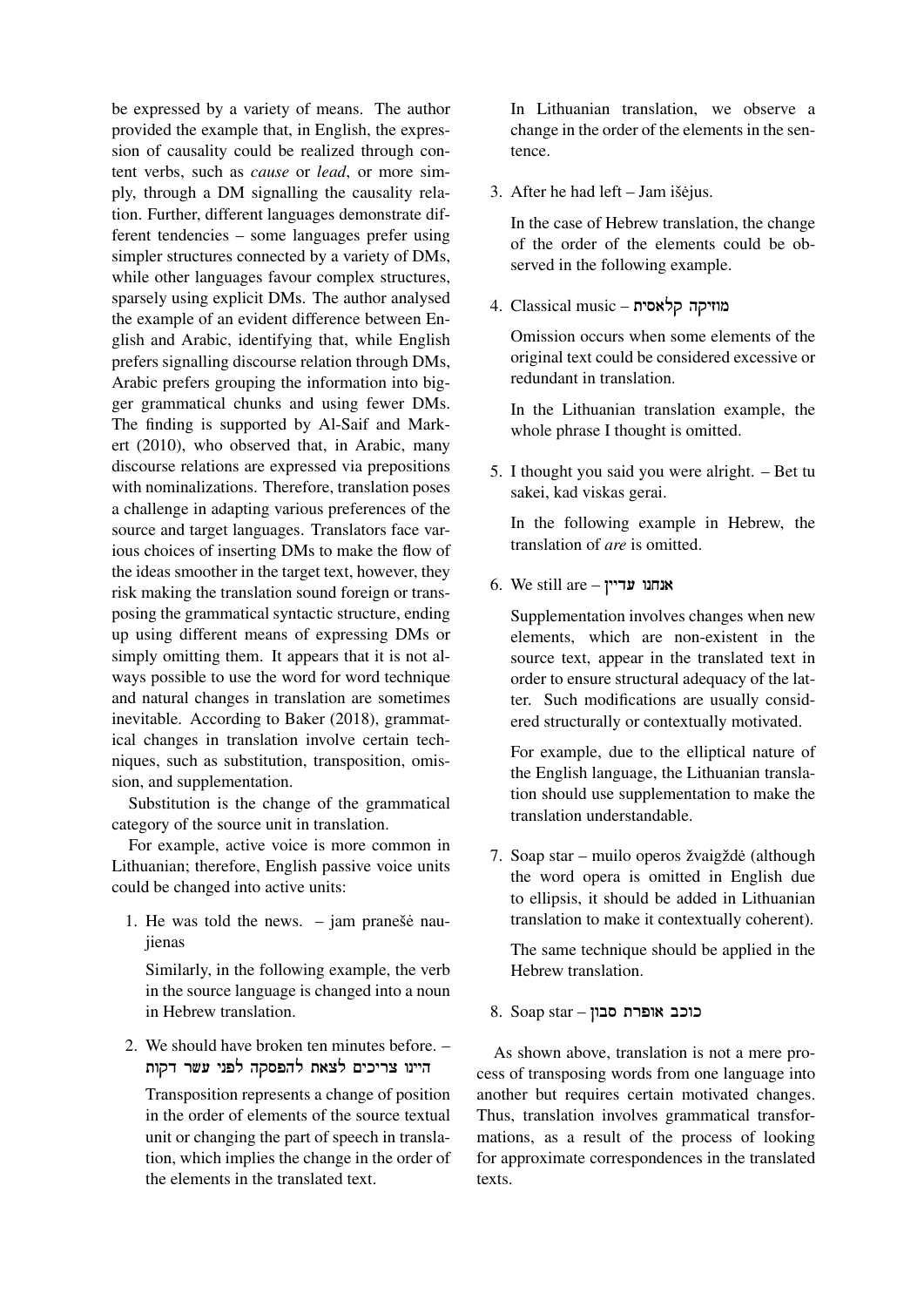#### 2.4 Research data resources

It should be stressed that parallel data resources are not extensive, and researchers still need to work on creating parallel corpora for their research, especially if they would like to cover the variety of languages and areas. One of the most prized parallel multilingual resources is Europarl (Koehn, 2005). It comprises the translations of the European Parliament proceedings (at most 50 million words) in most European languages; however, it covers just one specific domain of parliamentary proceedings. TED talks subtitles to their videos seem to be a growing resource of parallel linguistic material, covering a multitude of languages. In addition, being an open and a developing resource, TED talks attract attention of researchers and their subtitles cover a wide variety of knowledge fields (Cettolo et al., 2012), which makes the data of the talks widely applicable. However, researchers should keep in mind that the talks are translated by volunteers although with administratively managed quality checks, and the translation is mostly unidirectional from source English subtitles to other target languages. Furthermore, Dupont and Zufferey (2017) identified that such talks contain features of both spoken and written language, as they are semi-prepared speeches by nature. Additionally, Lefer and Grabar (2015) observed that subtitle translation bears certain specificity in itself. Even by taking into account the features of TED talks discussed by researchers, TED talks are extensively useful as they are an open resource and could provide large amounts of parallel data for research. Besides, parallel corpora are employed as a pool of data for statistical machine translation systems and TED talks is one of the most frequent data resources referred to explore multilingual Neural MT (NMT) (Aharoni et al., 2019; Chu et al., 2017; Hoang et al., 2018; Khayrallah et al., 2018; Tan et al., 2018; Xiong et al., 2019; Zhang et al., 2019). NMT, as currently the newest technique of MT, stems from the model of the functioning of the human brain neural networks, which place information into different layers for processing it before generating the outcome. With the technological advancements, NMT gained impetus, as it used to be, resource and computation wise, too costly to outdo phrasebased MT, which operates on the basis of translating entire sequences of words. Now, the neural approach of NMT started challenging the longlasting prevalence of phrase-based MT techniques.

### 3 Research methodology

The detailed description of the research procedures is provided in the research methodology section. In the current research, phrase-based MT was applied relying on two main reasons: NMT techniques do not allow extensive processing of phrases and NMT procedures are not as explicit as phrase-based MT processes. The current study does not involve the full set of phrase-based MT systematic procedures, as it is used just for a phrase table construction, which is a single step of the phrase-based MT paradigm. The research aim comprised examining multiword expressions used as DMs in TED talk English transcripts and comparing them with their counterparts in Lithuanian and Hebrew. Thus, there was a need to achieve the double objectives of creating the parallel corpus for the research data and carrying out the research on multiword expressions used as DMs in the studied languages. Unlike working on one language and using statistical methods we used parallel corpus knowledge alignment algorithm. Initially, the list of multiword and one word expressions that could potentially be used as DMs was generated relying on theoretical insights by Schiffrin (1987) and the classification provided by Fraser (2009). Fraser's extensive classification was taken as a basis, and Huang (2011) theoretical analysis of DM characteristics for spoken discourse, for example, *you know*, *you see*, *I mean*, *I think*, was also included.

#### 3.1 Parallel Corpus creation

First, a parallel corpus meeting the research aim needed to be created. We decided to use TED Talk transcripts, as they are publicly available and provide appropriate material for parallel data. In order to create a substantial parallel corpus containing data in English, Lithuanian, and Hebrew, the talks were extracted automatically using a special code, which ensured that English sentences with the candidate DMs from the theoretically based list were extracted and matched with their Lithuanian and Hebrew counterparts. The process of creating the parallel corpus allows parallelizing the data of any researched languages. While building the corpus, the parallel texts in English, Lithuanian, and Hebrew were extracted from TED talk transcripts. Then, the sentences were aligned to make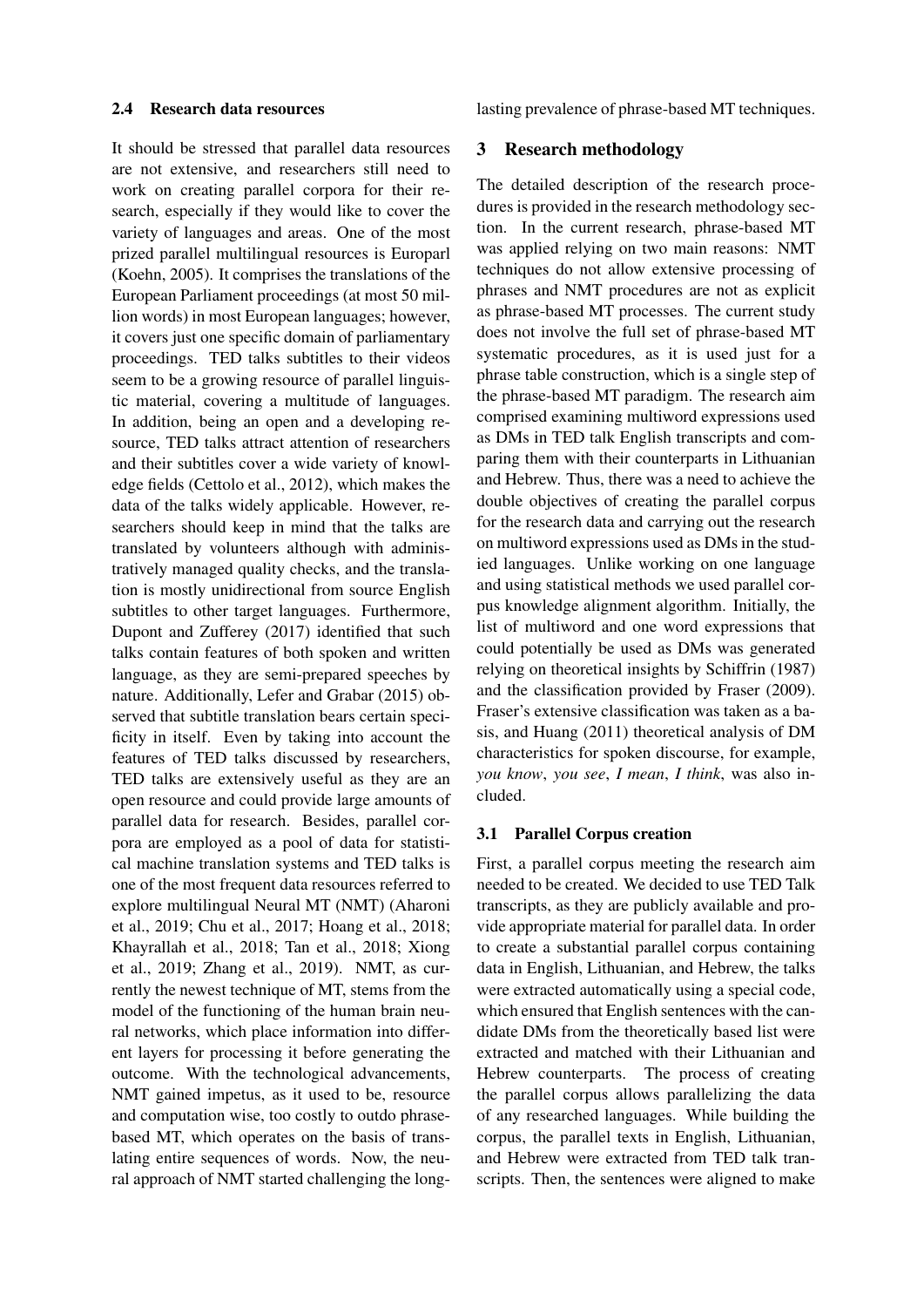a parallel corpus for further research. The corpus contains 87.230 aligned sentences (published in LINDAT/CLARIN-LT repository http:// hdl.handle.net/20.500.11821/34).

# 3.2 Multiword DM extraction

Another stage of the research focuses on multiword expressions that are used as DMs to ensure textual cohesion and, according to Fraser (2009), to relate separate discourse messages. For example, phrases such as *you know*, *I mean*, *of course*, are characteristic of spoken language (Maschler and Schiffrin, 2015; Furkó and Abuczki, 2014; Huang, 2011). Thus, 3.314 aligned sentences containing the earlier mentioned multiword expressions were extracted and manually annotated, spotting the cases in which the expressions were used as DM. One-word DM identification did not represent much challenge; however, turning to multiword expressions, they certainly caused challenges. For example, to identify if the expression *you know* is used as a DM, the context in which it occurs should be examined by identifying if the expression serves as a DM. As such, two situations arise: (1) the multiword expression *you know* is used to introduce a new discourse message, or (2) they are content words fully integrated into the sentence.

- 1. You know, this is really an infinite thing.
- 2. You know exactly what you want to do from one moment to the other.

After that, the variations of the translations of DMs into Lithuanian and Hebrew were extracted automatically for a comparative study, determining the variations in translation. We ran an NLP word-alignment algorithm to extract a phrase table of all the possible translations of the researched DMs, using our parallel corpus (in our case, source  $=$  English, target  $=$  Lithuanian/Hebrew). The extraction of the translation variations was dependent on the phrase-based statistical machine translation model introduced by Koehn et al. (2003). The model could be visually represented in the research languages by the figures below.

Figure 1: Lithuanian – English phrase alignment Jis tikrai vaikšto su baltu katinu.

Of course he walks with a white cat.

<mark>לדעתי, לא תתחרט</mark> על <mark>החלטתך</mark> המהירה.

Figure 1 visualizes Lithuanian–English corresponding phrases marked in respective colours. Figure 2 shows English–Hebrew respective phrase alignment, with a note for the reader that Hebrew text should be read from right to left.

The model applies the segmentation of the input into sequences of words, which are called phrases, and then each phrase is translated into English phrases that could later be reordered in the output. Such a model ensures the correspondence between the units of phrases. After being extracted, all the possible translations were manually filtered to reject the wrong translation variants and prepare the data for the machine analysis stage. This helped us extract sentences with translations of the researched DMs from the target language corpus and analyse their use.

While analysing the data, we noticed that there was a small amount of data left which did not fit the variations of possible translations. The first supposition was that it might represent the cases of omissions; however, we decided to analyse it closely to verify. We checked manually the extracted non-attached data and established that most of the analysed cases involved omission with some minor grammatical transformation cases, incorrect translations, and some phrases not included in the possible translations by the machine.

# 4 Research findings

#### 4.1 Multiword DM distribution

The most frequent multiword expressions used in the study corpus have been extracted and are presented in the table below.

It could be seen in Table 1 that the two most frequent multiword expressions in the corpus are *I think* and *you know*.

As mentioned earlier, multiword expressions needed to be manually annotated, spotting the cases when the expressions were used as DMs. The manual annotation revealed that some multiword expressions were used as DMs more frequently while others were more often used as content words fully integrated into sentences.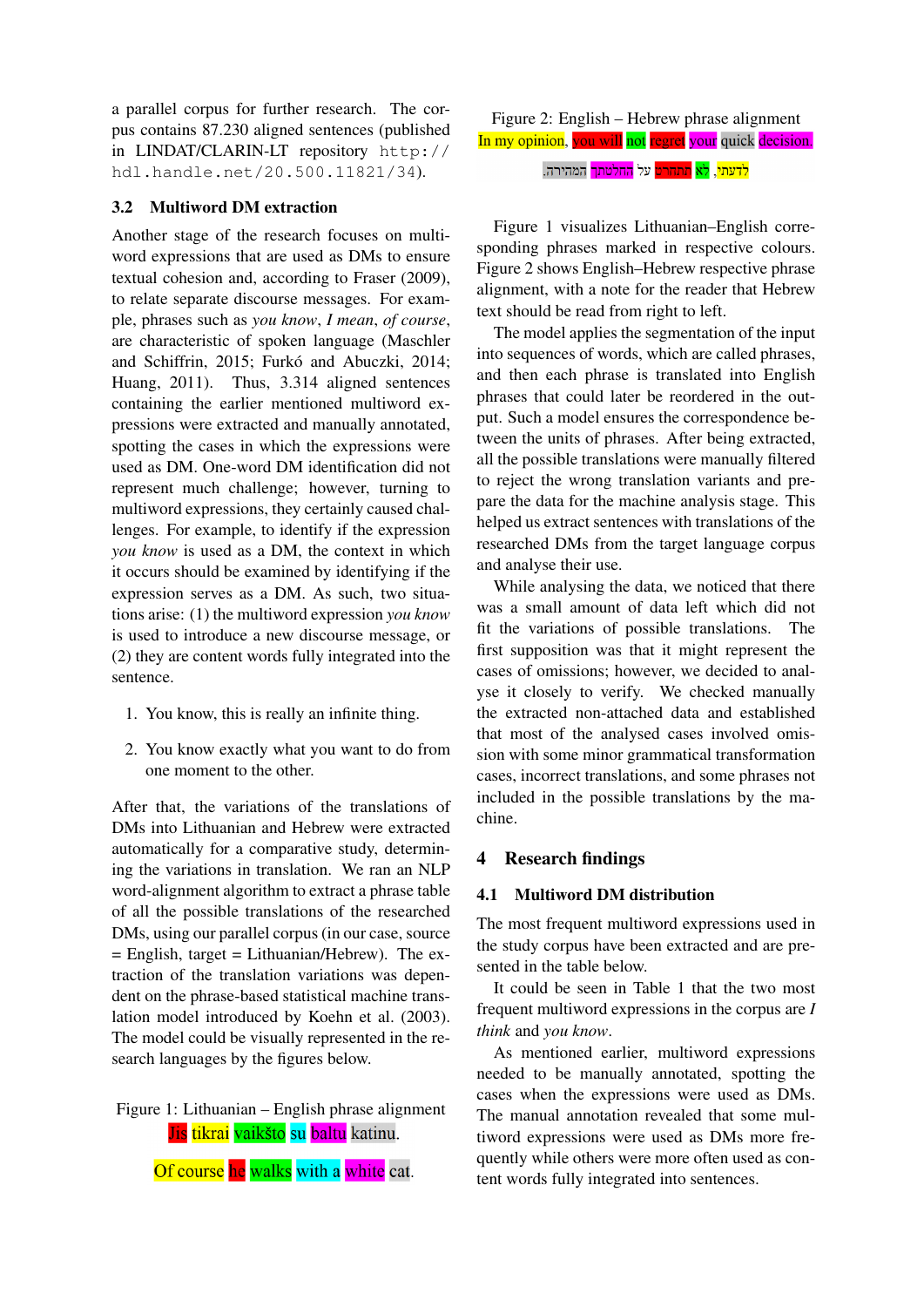| <b>Multiword expression</b> | <b>Frequency</b> |
|-----------------------------|------------------|
| I think                     | 580              |
| You know                    | 573              |
| That is                     | 370              |
| Of course                   | 312              |
| You see                     | 287              |
| In fact                     | 256              |
| I mean                      | 199              |
| For example                 | 161              |

Table 1: Multiword expressions in the corpus

| <b>Multiword</b> | <b>Discourse</b> | <b>Content</b> |
|------------------|------------------|----------------|
| expression       | marker           | word           |
| I think          | 473              | 107            |
| You know         | 380              | 193            |
| That is          | 29               | 341            |
| Of course        | 233              | 79             |
| You see          | 47               | 240            |
| In fact          | 217              | 39             |
| I mean           | 168              | 31             |
| For example      | 117              |                |

Table 2: Multiword expressions used as DMs

It is visible in Table 2 that multiword expressions *That is* and *You see* although identified as DMs by the theoretical literature, in this study, they demonstrate a weak tendency to be used as DMs and are mainly used as content words in the current corpus. While multiword expressions *I think* and *you know* demonstrate a high tendency of being used as DMs and the stability of remaining DMs in Lithuanian and Hebrew translation.

# 4.2 DM 'I think' translations

Further, following our research aim, we present a detailed analysis of the translations of the two most frequent multiword expressions used DMs – *I think* and *you know*. The alignment approach allowed extracting direct output of the translations together with the figures of the translation frequency. First, we explore the translations of the most frequent multiword DM, *I think*.

The most frequent multiword expression in the researched corpus, *I think*, has a number of translation variants in both researched languages, Hebrew and Lithuanian. The most frequent one in Lithuanian is a one-word expression – an inflected verb, *manau*, which, due to Lithuanian being a highly inflected language (Zinkevičius et al., 2005), fully represents the verb-pronoun cases. Other one-verb variants and multiword expressions do not demonstrate high numbers. A separate case is represented by omission, which comprises 48 situations, showing that such a technique is also chosen by the translators.

Referring to Hebrew, the most frequent translation is אני חושב, which refers to a male derivative, while the female derivate, !חושבת אני, comprises only 51 cases. The assumption could be that the choice of gender in first person pronouns depends on the gender of the speaker. However, Hebrew translation variant choices differ from the Lithuanian ones, as they mostly remain multiword expressions in translation. Another interesting observation in Hebrew is that a number of 70 cases include the additionally integrated connective *and* into the derivative !חושב ואני. It reveals that sometimes translators prefer inserting additional information into the translation, which could be related not to the direct semantic meaning of addition of *and* but more to the pragmatic inferences drawn by the translators form the surrounding contexts, which relates to the observations of Blakemore and Carston (1999), and Moeschler (1989). Hebrew demonstrates less omission cases than Lithuanian for the DM *I think*. The number of omissions in Hebrew is 23, while the Lithuanian omission number is approximately double in the parallelized corpus sentences.

# 4.3 DM 'you know' translations

Another commonly used multiword DM, *you know*, demonstrates far more variable translations. A closer investigation into the translations of DM *you know* reveals that the most common ones in Lithuanian are also one-word verbs *žinote*/ *žinai*/ *žinot*, which represent verb-pronoun cases. Another quite frequent translator choice is the single particle *na*. Although not numerous, very interesting cases of multiword expressions with particles could be found, such as *na* jūs žinote or *na suprantate*, or a single particle *juk*. Even a single particle is used as a DM, which is characteristic of the Lithuanian language. There are also cases of multiword expressions involving a connective and inflected verb phrases, for example, *kaip žinote*, *bet žinote*. The translator's choice to additionally use particles or connectives is obviously related not to the translation of semantic meaning but more to the pragmatic meaning inferred by them from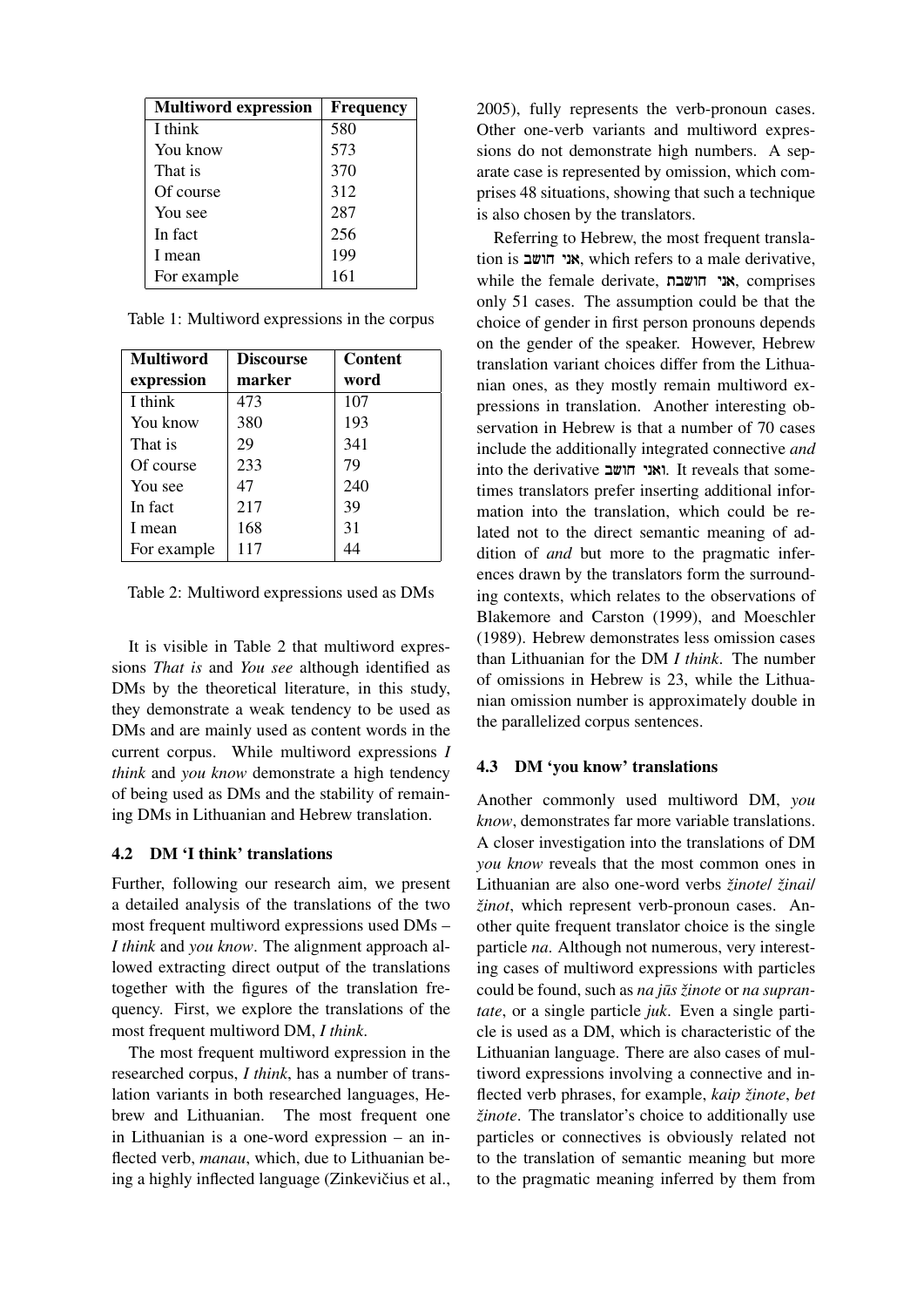the surrounding context. It connotes with the deep observation made by Nau and Ostrowski (2010b) that Lithuanian particles contain the component of subjectivity and inter-subjectivity, and their meaning is mostly coloured by the surrounding context.

In Hebrew, the translation variants for the DM you know are not as variable. The most frequent ones, again, are the variants referring to the male gender, including both plural (191) אתם יודעים and singular (26) אתה יודע which by far exceeds the number of female derivatives in plural  $(2)$  אתן יודעות and singular (17) את יודעת את The prevalence of male derivatives could be explained by the nature of the Hebrew language, which has the feature that male derivatives are used while addressing purely male and mixed audiences (Tobin, 2001). In Hebrew, this DM is much prone to omission, as the number of omissions amounts to 113 cases, which are a bit less than the number of the translated cases. Again, multiword expressions remain multiword expressions with just one case of oneword choice in translation. The translation choices for the multiword expression serving as a DM *you know* are more versatile than those of *I think* and certain cases of grammatical transformation could be observed in the case of the former.

In Lithuanian, eight cases of grammatical changes were found and, even amongst those, oneword DMs prevail. The multiword DM *you know* is translated also into a connective, *taigi* (so), and adverbs *gerai* (okay) and *iš tiesu˛* (really). However, such translator choices are absolutely rare, considering the size of the dataset.

The grammatical transformation cases are more numerous, comprising of 21 occurrences, and much more versatile in Hebrew. The most interesting cases include: !נו טוב) okay), which is a usual colloquial saying in Hebrew, !מה נחשו) guess what), and two connectives used successively,  $\forall x \in \mathcal{S}$  (as if). There are also some cases when a connective is just added as in the following example ,ואז כמובן (then of course), which could be done by the translator simply to stress the discourse management role of the DM used or possibly attaches a rhetorical function to the integrated connective. Even among the limited cases of grammatical transformation, multiword expressions as DMs prevail in Hebrew. What is similar to Lithuanian is that there are also adverbs used in the Hebrew translation: !הרי) indeed), !נו) well), !ברור) clearly). Reflecting why different DMs demonstrate different transla-

tion choices could be based on the nature of the target language into which the texts are translated; for example, Lithuanian is rich in particles and, as the analysis has demonstrated, translators choose to additionally integrate particles into DMs to add supplementary discourse expressions.

In Hebrew, the male gender prevails in translation, and translators automatically give preference to male derivatives as in English; the gender is not expressed in English and the choice of the gender of the derivative is completely the translator's choice. Another observation regarding Hebrew is that multiword DMs remain multiword because of the translator choice to relay more on word for word translation, while in Lithuanian there is a tendency to omit the pronoun by using just an inflected verb, and this way, multiword DMs turn into one-word DMs.

### 5 Conclusions and Future research

The study results showed that English multiword expressions *I think* and *you know*, identified as DMs according to Maschler and Schiffrin (2015) function-based approach, remain stance attitudinal DMs in Lithuanian and Hebrew translation but they demonstrate variability in Lithuanian and Hebrew translations: they are either translated into multiword expressions or one inflected word, or they are completely omitted. In Hebrew translation there is a tendency to use multiword discourse marker translations to express stance, and there is a clear tendency for translators to give preference to male over female derivatives, which is due to the nature of the Hebrew language (Tobin, 2001). However, in Lithuanian, there is a clear tendency observed for one-word DMs in translation. One-word translations mainly include verbs, which, due to Lithuanian being a highly inflected language (Zinkevičius et al., 2005), fully represent the verb-pronoun cases. It should be noted that Lithuanian translations of pronoun-verb multiword expressions and one-word verb cases could be considered almost word-for-word translations. Concerning translation modelling the research reveals stance signalling in discourse preserved as an important element in translation.

More interesting cases include translator choices of particle or connective integration into multiword expressions. The integration of particles for Lithuanian and connectives for both languages might carry the pragmatic meaning that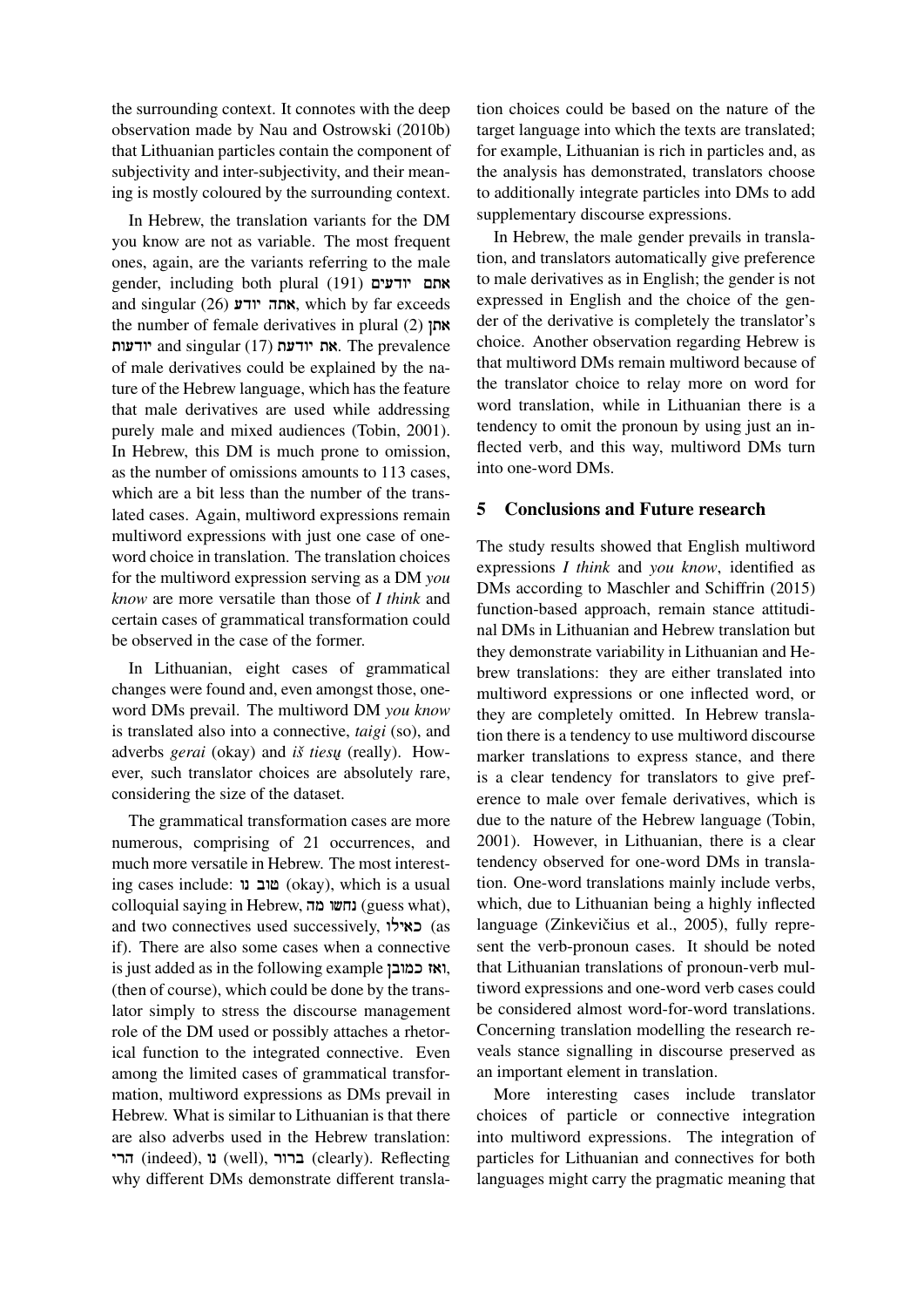could have been inferred from the surrounding contexts by the translators (Nau and Ostrowski, 2010a; Blakemore and Carston, 1999; Moeschler, 1989), or translator choices might be also guided by the inner discourse managing system of the target language. The translator's choice to insert particles and connectives needs closer investigation and might be studied in future research. Furthermore, keeping in mind that each language is a unique system with unique features, research could be carried out without English as a pivotal language, which means furthering the current research and using linguistically linked open data (LLOD) and thus accessing related linguistic data directly and comparing the languages. This has already been done for related languages; for example, Snyder et al (2010) analysed Ugaritic (an ancient Semitic language spoken in the second millennium BCE) through resources originally developed for Hebrew. However, linked data provide a sound basis and potential for interoperable resources relating across various languages and enable research across languages and areas.

#### Acknowledgments

The research described in this paper was conducted in the context of the COST Action CA18209 "Nexus Linguarum" ("European network for Web-centred linguistic data science").

# References

- Roee Aharoni, Melvin Johnson, and Orhan Firat. 2019. Massively Multilingual Neural Machine Translation. In *Proceedings of the 2019 Conference of the North American Chapter of the Association for Computational Linguistics: Human Language Technologies, Volume 1 (Long and Short Papers)*, pages 3874–3884.
- Amal Al-Saif and Katja Markert. 2010. The Leeds Arabic Discourse Treebank: Annotating Discourse Connectives for Arabic. In *LREC*, pages 2046– 2053.
- Nicholas Asher, Nicholas Michael Asher, and Alex Lascarides. 2003. *Logics of conversation*. Cambridge University Press.
- Mona Baker. 2018. *In other words: A coursebook on translation*. Routledge.
- Michael Barlow. 2011. Corpus linguistics and theoretical linguistics. *International Journal of Corpus Linguistics*, 16(1):3–44. Publisher: John Benjamins.
- Douglas Biber. 2006. https://doi.org/10.1016/j.jeap.2006.05.001 Stance in spoken and written university registers. *Journal of English for Academic Purposes*, 5(2):97–116.
- Douglas Biber, Susan Conrad, and Viviana Cortes.  $2004$ . If you look at...: Lexical bundles in university teaching and textbooks. *Applied linguistics*, 25(3):371–405. Publisher: Oxford University Press.
- Douglas Biber, Susan Conrad, and Randi Reppen. 1994. Corpus-based approaches to issues in applied linguistics. *Applied linguistics*, 15(2):169– 189. Publisher: Oxford University Press.
- Douglas Biber, Stig Johansson, Geoffrey Leech, S. Conrad, Eclwarcl Finegan, and Randolph Quirk. 1999. Longman. *Grammar of spoken and written english*.
- Roza Bieliauskienė. 2012. Vilnius-jidiš kalbos Jeruzale.˙ *Krantai*, (4):56–61.
- Diane Blakemore and Robyn Carston. 1999. The interpretation of and-conjunctions. *Iten, C. &*.
- Mauro Cettolo, Christian Girardi, and Marcello Federico. 2012. Wit3: Web inventory of transcribed and translated talks. In *Conference of european association for machine translation*, pages 261–268.
- Chenhui Chu, Raj Dabre, and Sadao Kurohashi. 2017. An empirical comparison of domain adaptation methods for neural machine translation. In *Proceedings of the 55th Annual Meeting of the Association for Computational Linguistics (Volume 2: Short Papers)*, pages 385–391.
- Tom Cobb and Alex Boulton. 2015. *Classroom applications of corpus analysis*.
- David Crystal. 1988. Another look at, well, you know. . . . *English Today*, 4(1):47–49. Publisher: Cambridge University Press.
- Liesbeth Degand and Henk Pander Maat. 2003. A contrastive study of Dutch and French causal connectives on the Speaker Involvement Scale. *LOT Occasional Series*, 1:175–199. Publisher: LOT, Netherlands Graduate School of Linguistics.
- Robert MW Dixon. 2009. The semantics of clause linking in typological perspective. *The semantics of clause linking: A cross-linguistic typology*, pages 1– 55. Publisher: Oxford University Press Oxford.
- Kaja Dobrovoljc. 2017. Multi-word discourse markers and their corpus-driven identification: The case of MWDM extraction from the reference corpus of spoken Slovene. *International journal of corpus linguistics*, 22(4):551–582. Publisher: John Benjamins.
- Maïté Dupont and Sandrine Zufferey. 2017. Methodological issues in the use of directional parallel corpora: A case study of English and French concessive connectives. *International journal of corpus*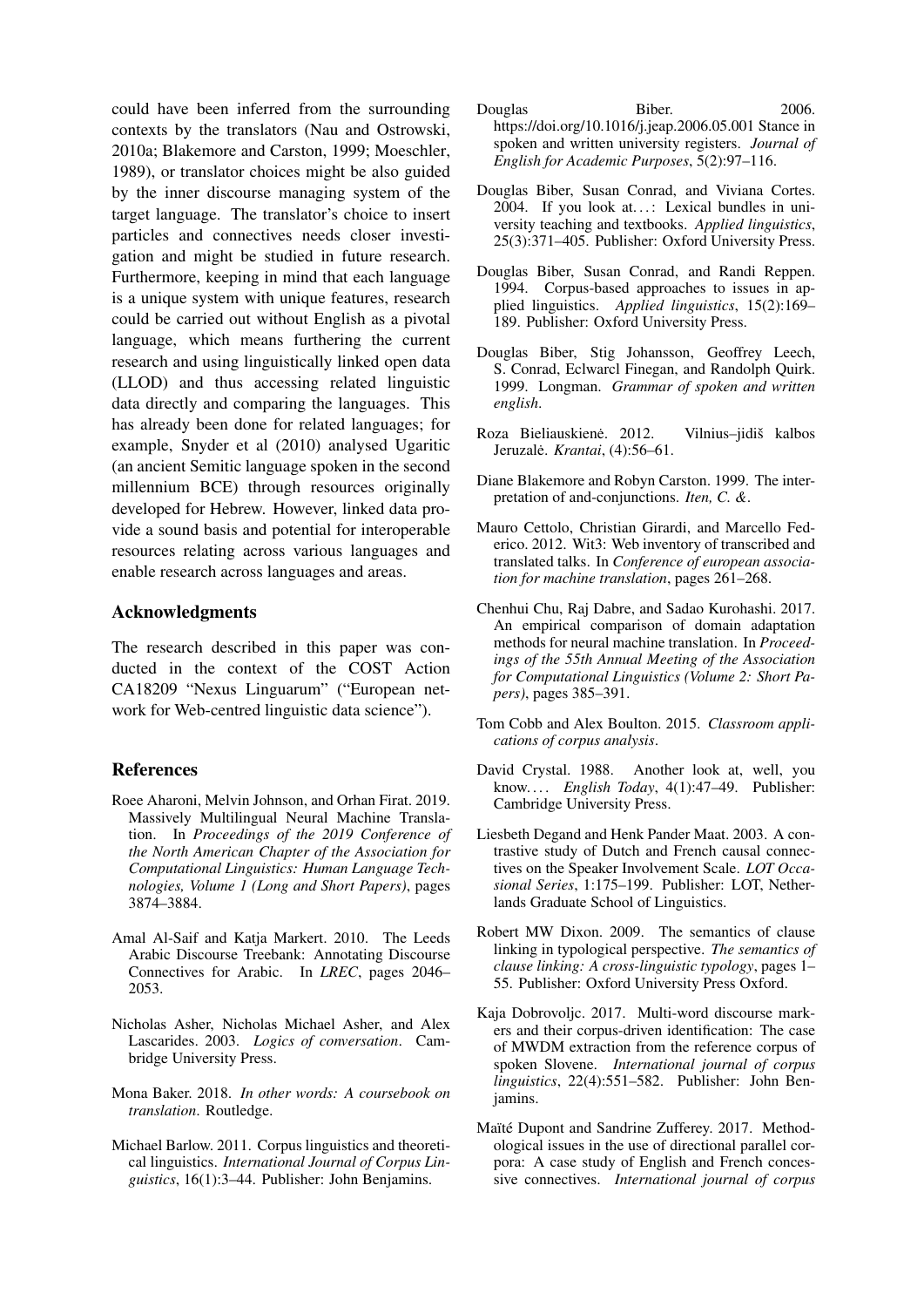*linguistics*, 22(2):270–297. Publisher: John Benjamins.

- Bruce Fraser. 2009. An account of discourse markers. *International review of Pragmatics*, 1(2):293–320. Publisher: Brill.
- Péter Furkó and Ágnes Abuczki. 2014. English discourse markers in mediatised political interviews.
- Sylviane Granger. 2015. Contrastive interlanguage analysis: A reappraisal. *International Journal of Learner Corpus Research*, 1(1):7–24. Publisher: John Benjamins.
- Angela Hasselgren. 2002. Learner corpora and language testing: Smallwords as markers of learner fluency. *Computer learner corpora, second language acquisition and foreign language teaching*, pages 143–174. Publisher: John Benjamins Amsterdam, The Netherlands.
- Vu Cong Duy Hoang, Philipp Koehn, Gholamreza Haffari, and Trevor Cohn. 2018. Iterative backtranslation for neural machine translation. In *Proceedings of the 2nd Workshop on Neural Machine Translation and Generation*, pages 18–24.
- Jet Hoek, Sandrine Zufferey, Jacqueline Evers-Vermeul, and Ted JM Sanders. 2017. Cognitive complexity and the linguistic marking of coherence relations: A parallel corpus study. *Journal of Pragmatics*, 121:113–131. Publisher: Elsevier.
- Lan Fen Huang. 2011. *Discourse markers in spoken English: A corpus study of native speakers and Chinese non-native speakers*. PhD Thesis, University of Birmingham.
- John E. Joseph. 2009. Why Lithuanian accentuation mattered to Saussure. *Language & History*, 52(2):182–198. Publisher: Taylor & Francis.
- Daniel Joslyn-Siemiatkoski. 2007. The Cambridge history of Judaism: The late Roman-rabbinic period. *Theological Studies*, 68(4):924. Publisher: Sage Publications Ltd.
- Huda Khayrallah, Brian Thompson, Kevin Duh, and Philipp Koehn. 2018. Regularized training objective for continued training for domain adaptation in neural machine translation. In *Proceedings of the 2nd Workshop on Neural Machine Translation and Generation*, pages 36–44.
- Philipp Koehn. 2005. Europarl: A parallel corpus for statistical machine translation. In *MT summit*, volume 5, pages 79–86. Citeseer.
- Philipp Koehn, Franz J. Och, and Daniel Marcu. 2003. Statistical phrase-based translation. Technical report, University of Southern California Marina Del Rey Information Science Inst.
- Marie-Aude Lefer and Natalia Grabar. 2015. Supercreative and over-bureaucratic: A cross-genre corpus-based study on the use and translation of evaluative prefixation in TED talks and EU parliamentary debates. *Across Languages and Cultures*, 16(2):187–208. Publisher: Akadémiai Kiadó.
- William C. Mann and Sandra A. Thompson. 1988. Rhetorical structure theory: Toward a functional theory of text organization. *Text*, 8(3):243–281. Publisher: Berlin.
- Yael Maschler and Deborah Schiffrin. 2015. Discourse markers: Language, meaning, and context. *The handbook of discourse analysis*, 2:189–221. Publisher: Wiley Online Library.
- Jacques Moeschler. 1989. Pragmatic connectives, argumentative coherence and relevance. *Argumentation*, 3(3):321–339. Publisher: Springer.
- James R. Nattinger and Jeanette S. DeCarrico. 1992. *Lexical phrases and language teaching*. Oxford University Press.
- Nicole Nau and Norbert Ostrowski. 2010a. Background and perspectives for the study of particles and connectives in Baltic languages. *Particles and connectives in Baltic*, pages 1–37. Publisher: Vilnius: Vilniaus universitetas, Academia Salensis.
- Nicole Nau and Norbert Ostrowski. 2010b. Particles and connectives in Baltic.
- William R. O'Donnell and Loreto Todd. 2013. *Variety in contemporary English*. Routledge.
- Giedre Valunaite Oleskeviciene, Deniz Zeyrek, Viktorija Mazeikiene, and Murathan Kurfalı. 2018. Observations on the annotation of discourse relational devices in TED talk transcripts in Lithuanian. In *Proceedings of the workshop on annotation in digital humanities co-located with ESSLLI*, volume 2155, pages 53–58.
- Mirna Pit. 2007. Cross-linguistic analyses of backward causal connectives in Dutch, German and French. *Languages in Contrast*, 7(1):53–82. Publisher: John Benjamins.
- Rashmi Prasad, Nikhil Dinesh, Alan Lee, Eleni Miltsakaki, Livio Robaldo, Aravind K. Joshi, and Bonnie L. Webber. 2008. The Penn Discourse Tree-Bank 2.0. In *Proceedings of the Sixth International Conference on Language Resources and Evaluation (LREC'08)*, Marrakech, Morocco. European Language Resources Association (ELRA).
- Deborah Schiffrin. 2001. Discourse markers: Language, meaning, and context. *The handbook of discourse analysis*, 1:54–75. Publisher: Wiley Online Library.
- John Sinclair. 1991. *Corpus, concordance, collocation*. Oxford University Press.